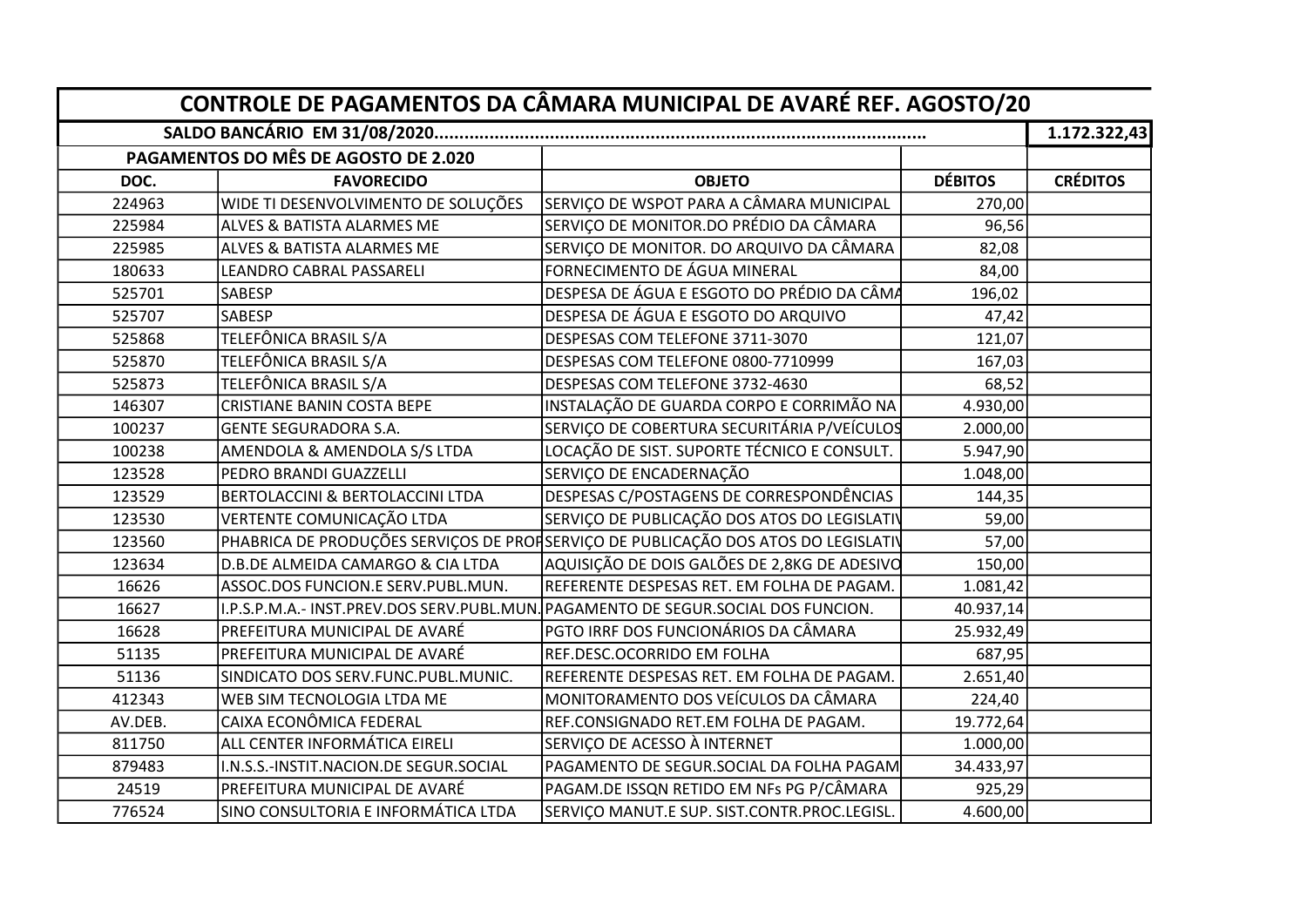| 776525   | <b>MALUF &amp; TINÓS LTDA</b>                                                | SERVIÇO DE IMPRESSÃO E REPROGRAFIA                                            | 734,43     |            |
|----------|------------------------------------------------------------------------------|-------------------------------------------------------------------------------|------------|------------|
| 776609   | MANDIC S.A.                                                                  | SERVIÇOS DE EMAIL DESTE LEGISLATIVO                                           | 240,91     |            |
| 776706   | LUIZ ALEXANDRE SAUER PALOMBARINI                                             | AQUISIÇÃO DE ITENS DE HIGIENE P/ESTA CASA DE                                  | 815,90     |            |
| 776709   | FAMILLY CARD ADMINISTR.DE CARTÕES                                            | CARTÃO ALIMENTAÇÃO DOS FUNCIONÁRIOS                                           | 14.828,87  |            |
| 776713   | GRIFFON BRASIL ASSESSORIA LTDA ME                                            | SERV.DE CAPT., LEIT. E ENVIO DE RECORTES ELETR.                               | 120,00     |            |
| 776727   |                                                                              | CGMP-CENTRO DE GESTÃO E MEIOS DE PAGA PAGAM. SEM PARAR DOS VEÍCULOS DA CÂMARA | 77,16      |            |
| 776858   | INTERROGAÇÃO FILMES LTDA                                                     | SERVIÇO DE AUTÊNTICO 2 CDN STREAMIN                                           | 200,00     |            |
| 776859   |                                                                              | EPROTOCOLO TECNOLOGIA DA INFORMAÇÃO SEVIÇO DE EPROTOCOLO PARA A CÂMARA MUNICI | 229,50     |            |
| 180579   | VOTECH TECNOLOGIA EM VOTAÇÃO LTDA                                            | LOC.SIST.ELETR.DE CONTR. DE TEMPO MICROFONE                                   | 650,00     |            |
| 180580   | <b>GUAZZELLI &amp; GUERRA LTDA</b>                                           | LOCAÇÃO DA MÁQUINA DE CAFÉ                                                    | 154,37     |            |
| 180581   | PEDRO BRANDI GUAZZELLI                                                       | SERVIÇO DE ENCADERNAÇÃO                                                       | 236,65     |            |
| 3398     | NILMAR PEREIRA DE SOUZA                                                      | ADIANTAMENTO P/DESPESAS DE VIAGEM                                             | 600,00     |            |
| 3399     | C P PIAGENTINO DA SILVA                                                      | SERV.DE CONTROLE, OPERAÇÃO E FISCALIZAÇÃO                                     | 450,80     |            |
| 3400     | <b>GABRIEL HENRIQUE DE AVILA</b>                                             | SUBSTITUIÇÃO DOS DOIS MOTORES DOS PORTÕES                                     | 1.700,00   |            |
| 171018   | PRENAC TERCEIRIZAÇÕES MULTISERV.E COMÉSERVIÇO DE LIMPEZA E CONSERV.DO PRÉDIO |                                                                               | 5.601,79   |            |
| 163697   | AUTO POSTO SÃO PEDRO DE AVARÉ LTDA                                           | DESP. C/ ABASTECIM. DOS VEÍCULOS DA CÂMARA                                    | 375,77     |            |
| 879504   | I.N.S.S.-INSTIT.NACION.DE SEGUR.SOCIAL                                       | PAGAM.DE INSS RET.EM NF - PRENAC                                              | 614,80     |            |
| 899801   | CIA LUZ E FORÇA SANTA CRUZ                                                   | PAG.ENERGIA ELÉTRICA DO PRÉDIO DA CÂMARA                                      | 2.764,83   |            |
| 101352   | IMPRENSA OFICIAL DO ESTADO S/A                                               | SERVIÇO DE PUBLICAÇÃO DOS ATOS DO LEGISLATIV                                  | 258,13     |            |
| 151304   | BERTOLACCINI & BERTOLACCINI LTDA                                             | DESPESAS C/POSTAGENS DE CORRESPONDÊNCIAS                                      | 55,35      |            |
| 151303   | UNIMED DE AVARÉ COOP.DE TRAB.MÉDICO                                          | PLANO DE SAÚDE DOS FUNCIONÁRIOS DA CÂMARA                                     | 16.526,51  |            |
| 151311   | ELTON TEIXEIRA BUENO ME                                                      | AQUISIÇÃO DE TONERS P/CÂMARA MUNICIPAL                                        | 314,70     |            |
| 101487   | COOP.DE TRAT.ODONT.-ODONTOCLASSIC                                            | PLANO ODONTOL.DOS FUNCION. DA CÂMARA                                          | 659,60     |            |
| 102264   | MENDES & SILVESTRE LTDA ME                                                   | SUPORTE TÉCNICO EM CENTRAL PRIVADA PABX                                       | 262,68     |            |
| 151436   | <b>JAIR ANTUNES DUARTE</b>                                                   | LOCAÇÃO DE IMÓVEL P/ ABRIGAR O ARQUIVO DA (                                   | 1.000,00   |            |
| 3246     | EVERTON ANACLETO RIBEIRO CELESTINO                                           | ADIANTAMENTO P/DESPESAS MIÚDAS                                                | 100,00     |            |
| 3248     | <b>GABRIEL HENRIQUE DE AVILA</b>                                             | SUBSTIT.DE FOTOCÉLULA DO PORTÃO DE ENTRADA                                    | 300,00     |            |
| AV.DEB.  | PESSOAL CIVIL                                                                | FOLHA DE PAGAMENTO DA CÂMARA                                                  | 152.077,90 |            |
| CRED.    | DEVOLUÇÃO DE ADIANTAMENTO-EMP.191                                            |                                                                               |            | 405,24     |
| CRED.    | DEVOLUÇÃO DE ADIANTAMENTO-EMP.146                                            |                                                                               |            | 6,03       |
| AV.CRED. | REPASSE DUODÉCIMO                                                            |                                                                               |            | 500.000,00 |
| CRED.    | RENDIMENTOS AUFERIDOS S/APL.FINANC.                                          |                                                                               |            | 19,48      |
| CRED.    | RENDIMENTOS AUFERIDOS S/APL.FINANC.-CDB                                      |                                                                               |            | 1.364,38   |